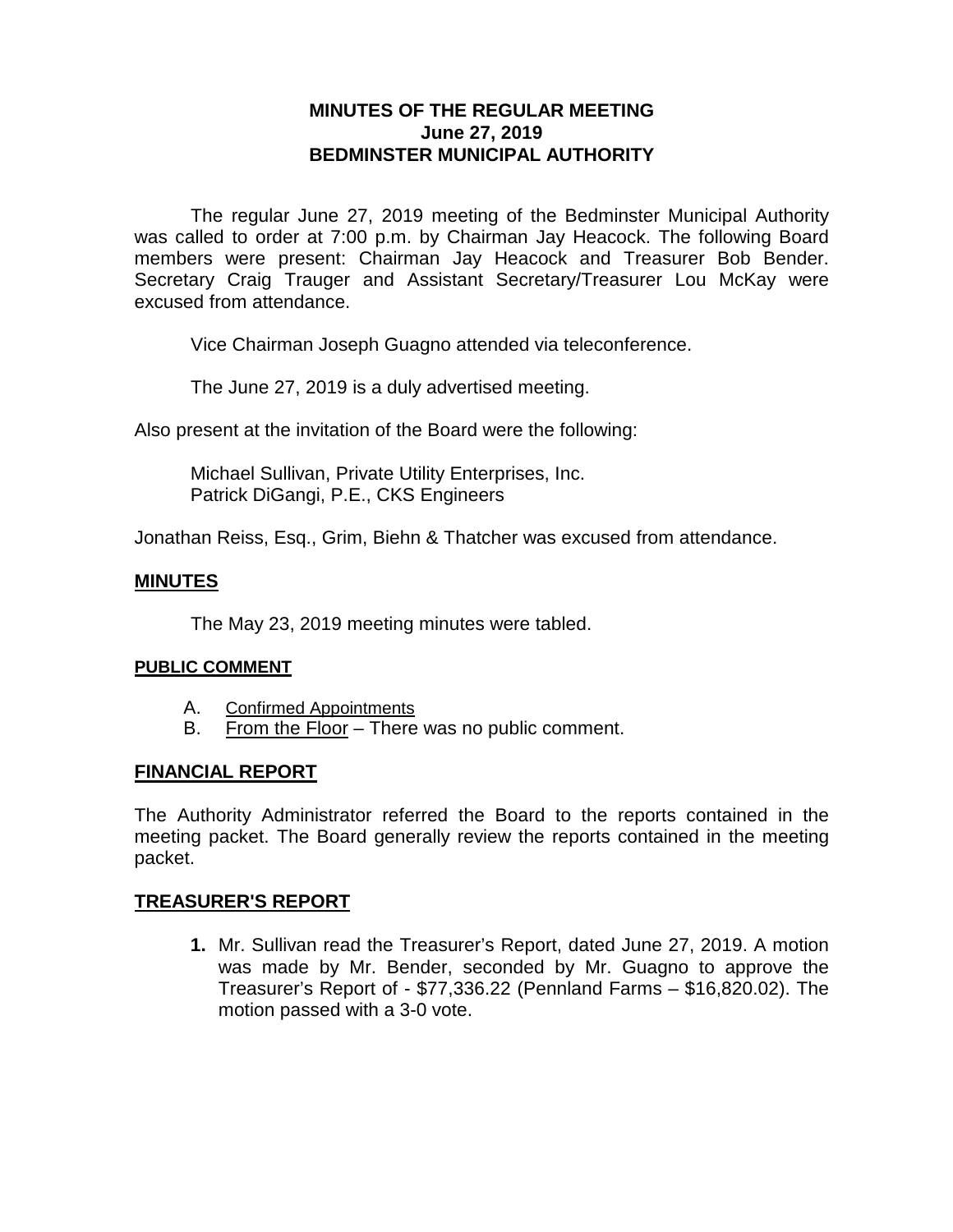# **SOLICITOR'S REPORT**

The Board generally reviewed the solicitor's report previously submitted by Mr. Reiss. The Board tabled the resolution to modify the Authority's interest and penalty calculation in its Rules and Regulations.

# **ENGINEER'S REPORT**

### **Authority Projects**

The Authority's Engineer generally reviewed the projects within the written engineering report with the Board.

Emergency Manhole Replacement Project – The trail restoration and total project is now complete. On motion by Mr. Bender, seconded by Mr. Guagno, the Board approved the final payment in the amount of \$6,262.50, by a 3-0 vote.

Pennland Farms Screen Project –Mr. DiGangi reviewed the bid results for the installation of the Lakeside screen with the Board.

On Motion by Mr. Bender, seconded by Mr. Heacock, the Board approved the bid for the electrical contact to the lowest bidder, MJF Electrical, in the amount of \$24,000, by a 3-0 vote.

On Motion by Mr. Bender, seconded by Mr. Heacock, the Board approved the bid for the mechanical contact to the lowest bidder, PSI Contractors, in the amount of \$89,800, by a 3-0 vote.

Deep Run Decommission Project – Mr. DiGangi provided an update to the Board.

**Operations Report** – Mr. Sullivan reviewed his report with the Board an noted several repairs at the facilities that have been completed.

# **AUTHORITY REPORT –**

### **General Matters/Administrative/Operations**

Mr. Sullivan reviewed his report with the Board and reminded the Board of the upcoming PMAA annual conference.

### **CHAIRMAN'S MINUTE**